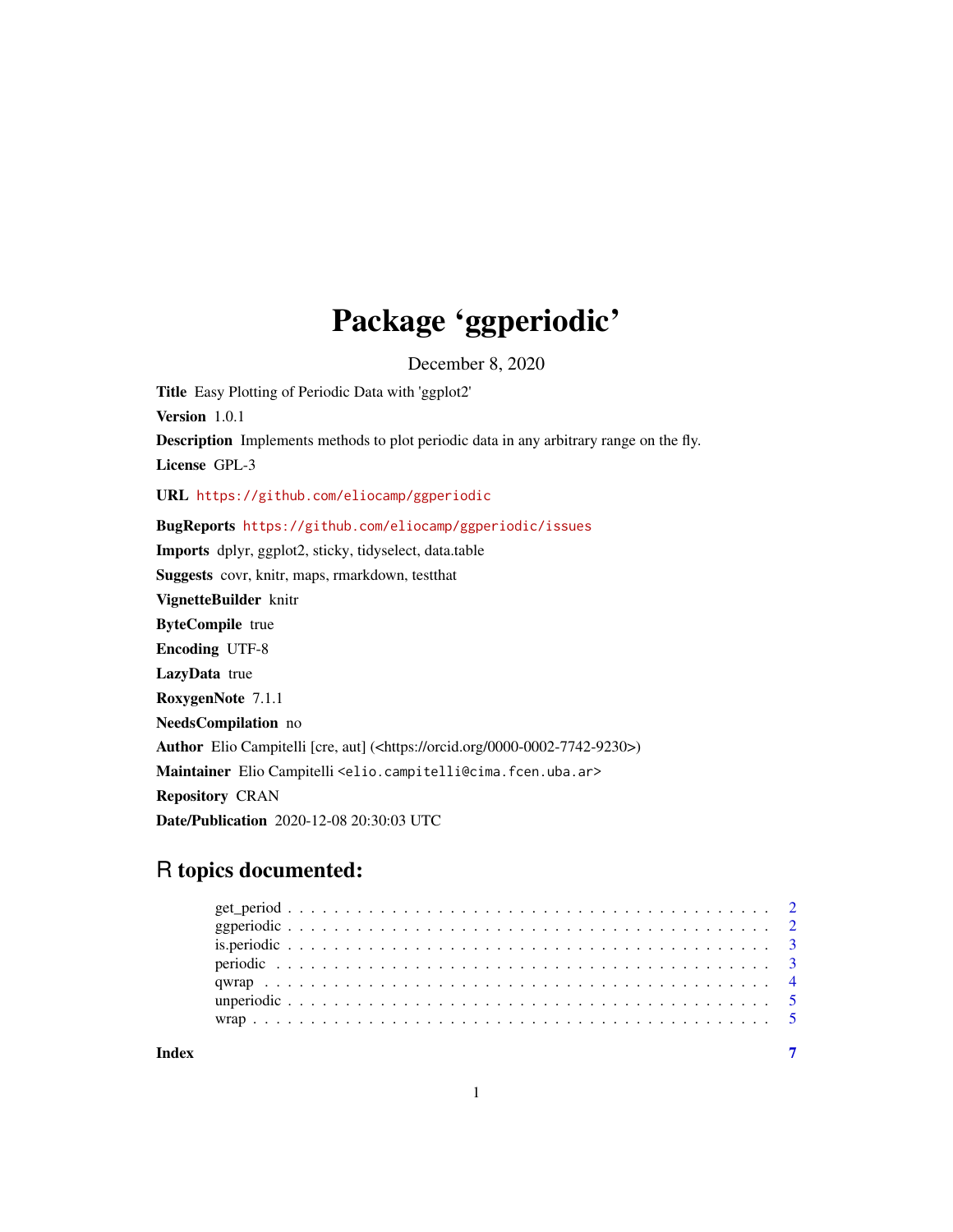<span id="page-1-0"></span>

#### Description

Get period information from an object

#### Usage

```
get_period(object)
```
#### Arguments

object a periodic object

ggperiodic *ggperiodic: Easy Plotting of Periodic Data with 'ggplot2'*

#### Description

Implements methods to plot periodic data in any arbitrary range on the fly.

#### **Overview**

The only thing you need to do is add the periodic information to a data frame with [periodic\(\)](#page-2-1). You then can manually wrap your data around any domain with [wrap\(\)](#page-4-1) or just let ggplot2 do it automatically for you

#### Author(s)

Maintainer: Elio Campitelli <elio.campitelli@cima.fcen.uba.ar> [\(ORCID\)](https://orcid.org/0000-0002-7742-9230)

#### See Also

Useful links:

- <https://github.com/eliocamp/ggperiodic>
- Report bugs at <https://github.com/eliocamp/ggperiodic/issues>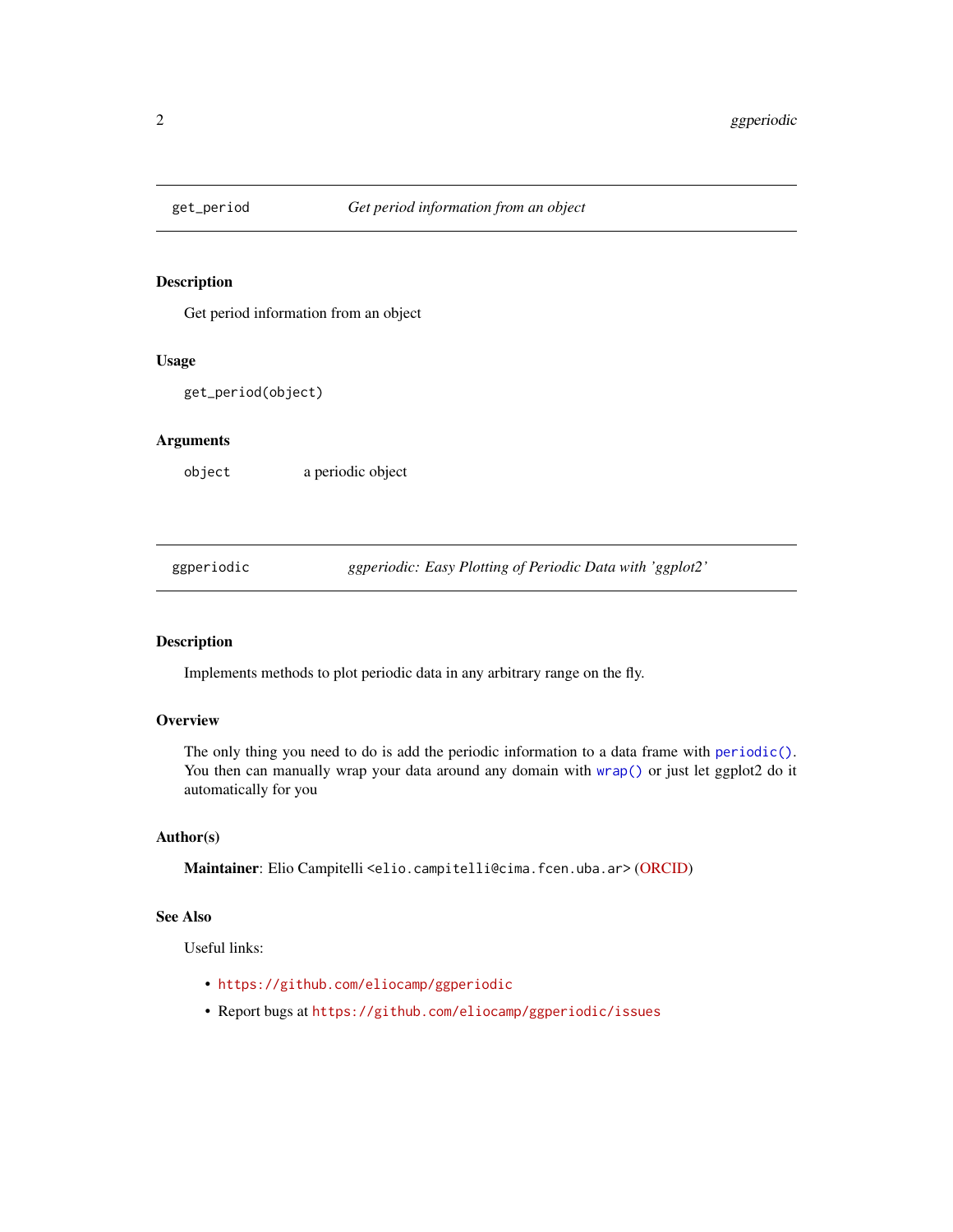<span id="page-2-0"></span>

#### Description

Check if an object is periodic

#### Usage

is.periodic(object)

#### Arguments

object an object

<span id="page-2-1"></span>periodic *Add or remove periodic variables*

#### Description

Creates a periodic object by specifying the periodic variables and their periods.

#### Usage

```
periodic(object, ...)
## Default S3 method:
periodic(object, period, ...)
## S3 method for class 'data.frame'
periodic(object, ...)
```
setperiodic(object, ...)

#### Arguments

| object                  | the object to coerce to periodic                    |
|-------------------------|-----------------------------------------------------|
| $\cdot$ $\cdot$ $\cdot$ | name-value pairs of expressions defining the period |
| period                  | a numeric vector whose range defines the period     |

#### Value

An object of subclass periodic\_df or periodic\_v.

If object is of class data.table, then it will modify the object by reference. To modify this behaviour, use options(ggperiodic.data.table.copy = TRUE). setperiodic() will modify a data.table by reference bypassing the global option.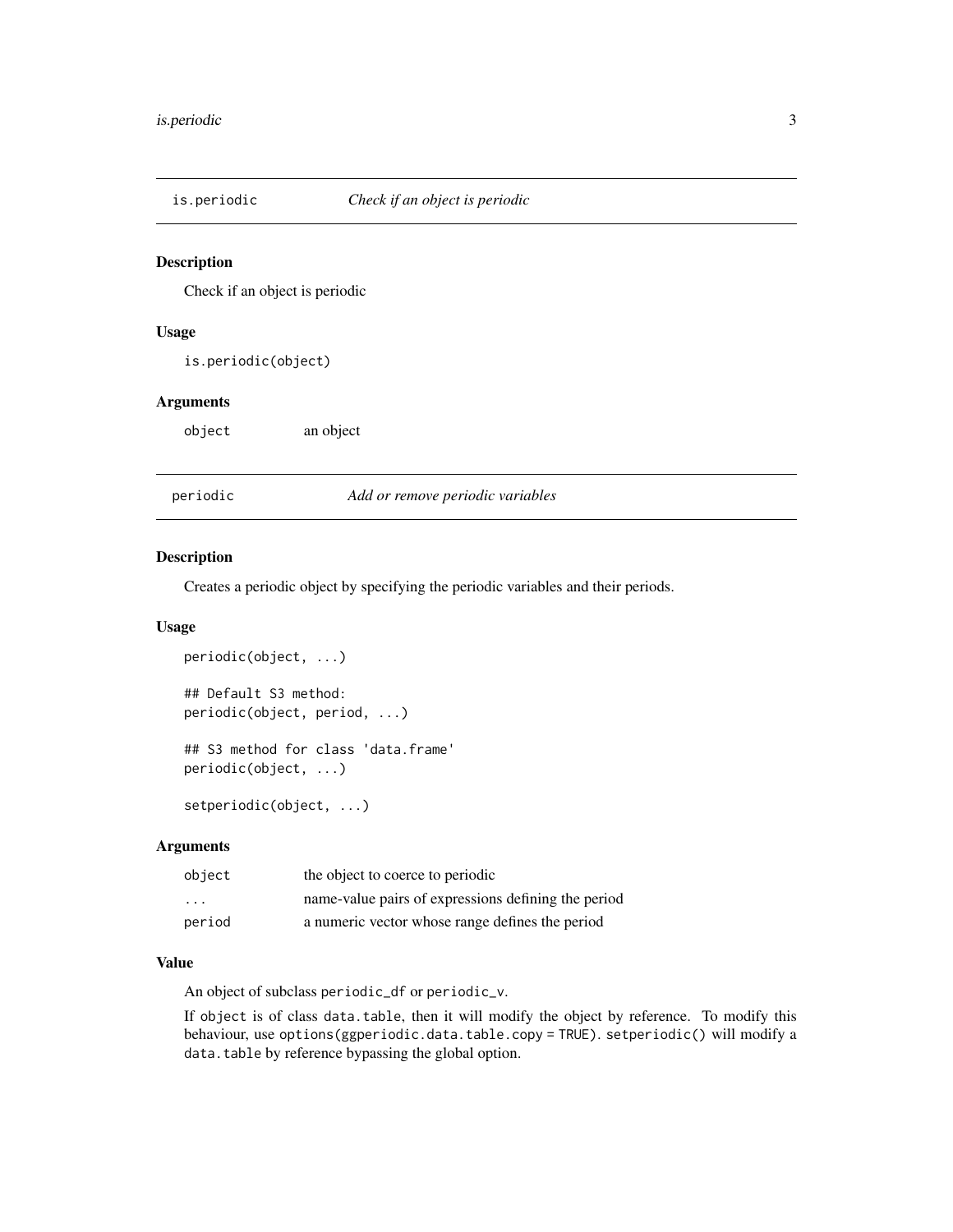#### Examples

```
library(ggplot2)
```

```
x \le - seq(0, 360 - 20, by = 20)
df \le data.frame(x = x, y = cos(x*pi/180))
df_p \leftarrow periodic(df, x = c(0, 360))
ggplot(df_p, aes(x, y)) +geom_line() + # periodic data
  geom\_point(data = df) # non periodic data
# Extend domain
ggplot(df_p, aes(x, y), x = c(-180, 540)) +geom_line() +
  geom_point(data = df)
# with non regular intervals
x <- runif(30, 0, 360)
df \leq periodic(data.frame(x = x, y = cos(x*pi/180)),
              x = c(0, 360)ggplot(df, aes(x, y), x = c(-180, 540)) +geom_point()
```

| qwrap | Quickly wrap data |
|-------|-------------------|
|       |                   |

#### Description

Wraps periodic data from one specified range to the other in one line.

#### Usage

```
qwrap(object, ..., .group = NULL)
```
#### Arguments

| object,  | the object to wrap                                            |
|----------|---------------------------------------------------------------|
| $\cdots$ | named formulas with the form $f$ rom $\sim$ to (see examples) |
| .group   | optional group column (see wrap)                              |

#### Details

qwrap is a shortcut to wrap(periodic(obejct,  $x = range_{r}$  rom),  $x = range_{r}$ 

<span id="page-3-0"></span>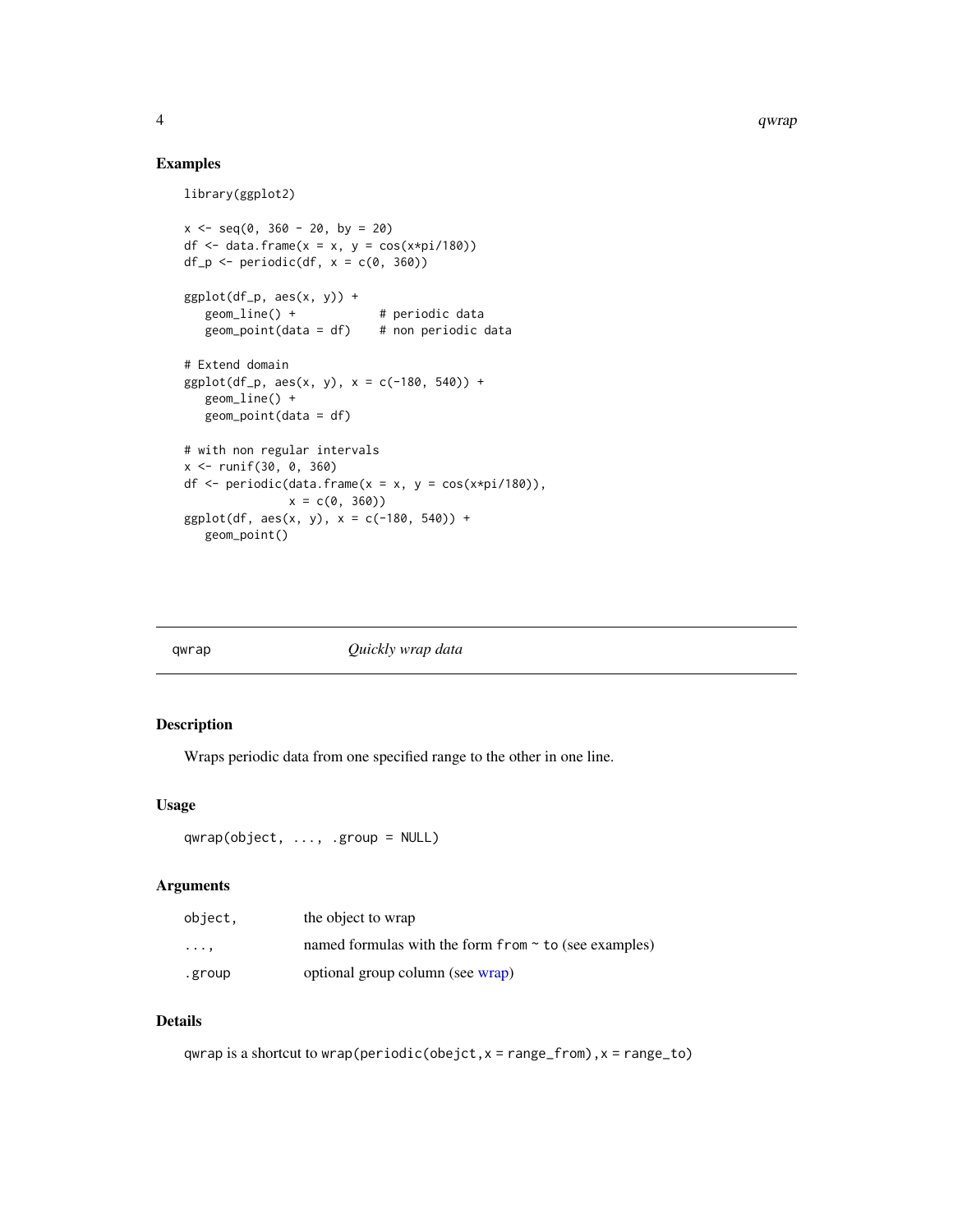#### <span id="page-4-0"></span>unperiodic 5

#### Examples

```
x \le - seq(0, 360 - 20, by = 20)
df \le data.frame(x = x, y = cos(x*pi/180))
qwrap(df, x = c(0, 360) \sim c(-180, 180))
```
#### unperiodic *Remove periodic specifications*

#### Description

Remove periodic specifications

#### Usage

```
unperiodic(object, ...)
```

```
setunperiodic(object, ...)
```
#### Arguments

| object                  | the object to remove periodicities |
|-------------------------|------------------------------------|
| $\cdot$ $\cdot$ $\cdot$ | arguments to methods               |

#### Value

An object of the same class as object but with no periodic subclass or periodicity specifications.

If object is of class data.table, then it will modify the object by reference. To modify this behaviour, use options(ggperiodic.data.table.copy = TRUE). setperiodic() will modify a data.table by reference bypassing the global option.

<span id="page-4-1"></span>wrap *Wrap periodic data to an arbitrary range*

#### Description

Wrap periodic data to an arbitrary range

#### Usage

```
wrap(object, ...)
## S3 method for class 'periodic_df'
wrap(object, ..., .group = NULL)
```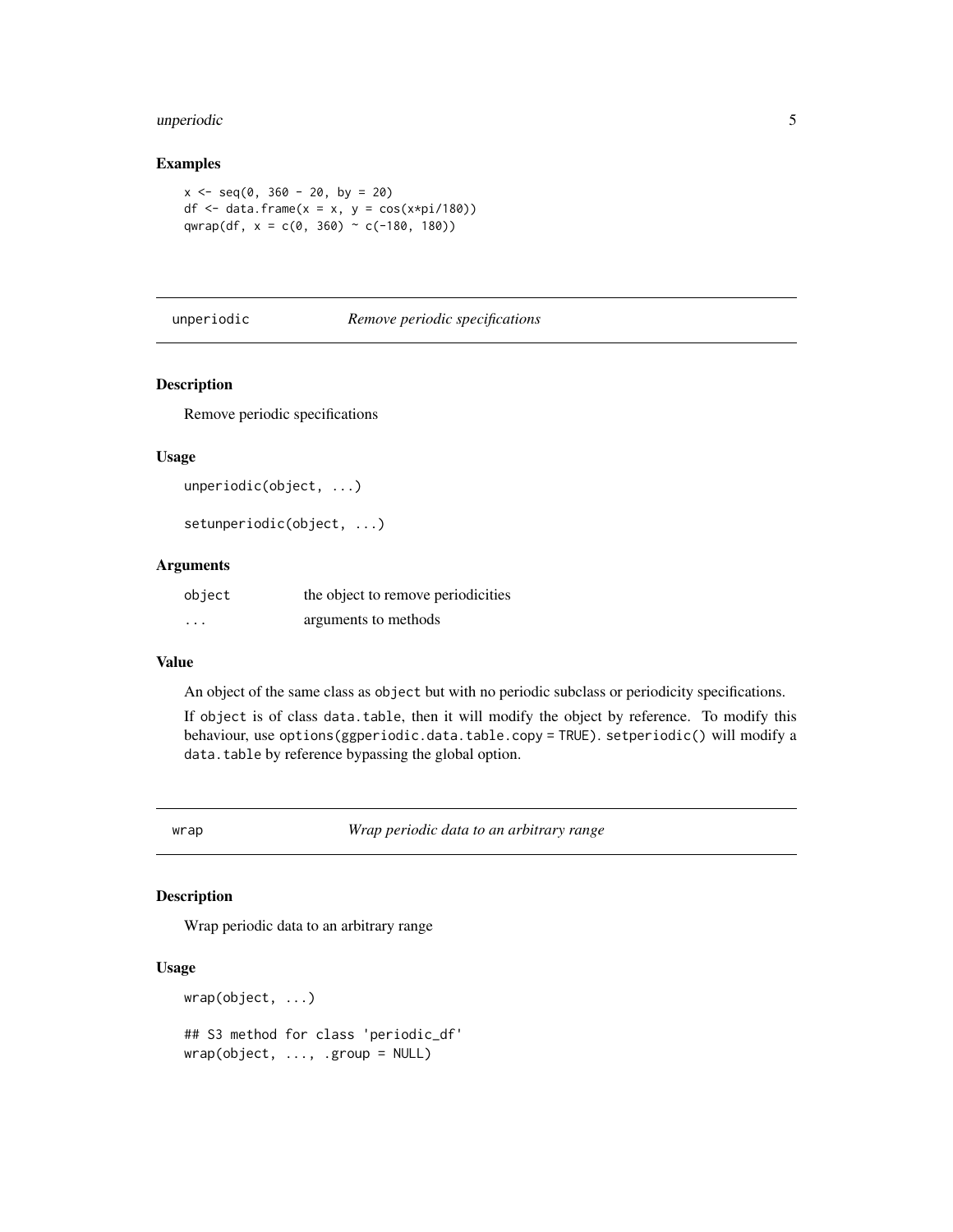#### **Arguments**

| object   | a periodic data frame                                         |
|----------|---------------------------------------------------------------|
| $\cdots$ | name-value pairs of expressions defining range specifications |
| .group   | optional group column (see examples)                          |

#### Value

An object of the same class as object but with no periodic subclass or periodicity specifications and wrapped dimensions.

#### Examples

```
x \le - seq(0, 360 - 20, by = 20)
df \le data.frame(x = x, y = cos(x*pi/180))
df_p \leftarrow periodic(df, x = c(0, 360))# wrap in default rante
df_wrapped <- wrap(df_p)
range(df_wrapped$x)
range(df$x)
# specify range
df_wrapped <- wrap(df_p, x = c(-145, 365))range(df_wrapped$x)
# with non regular intervals
x <- runif(30, 0, 360)
df \leq periodic(data.frame(x = x, y = cos(x*pi/180)),
               x = c(0, 360)df_wrapped <- wrap(df, x = c(-180, 540))
range(df_wrapped$x)
range(df$x)
## Not run:
# This example illustrates the use of the .group parameter
library(ggplot2)
map <- periodic(map_data("world"), long = long)
# If wrapped without .group, the repated parts of the map
# have the same group and so polygons are not correctly defined.
map_wrapped \leq wrap(map, long = c(-180, 360))
ggplot(map_wrapped, aes(long, lat, group = group)) +
    geom_path()
# Using groups, you get the correct grouping.
map_wrapped <- wrap(map, long = c(-180, 360), .group = group)
ggplot(map_wrapped, aes(long, lat, group = group)) +
    geom_path()
```